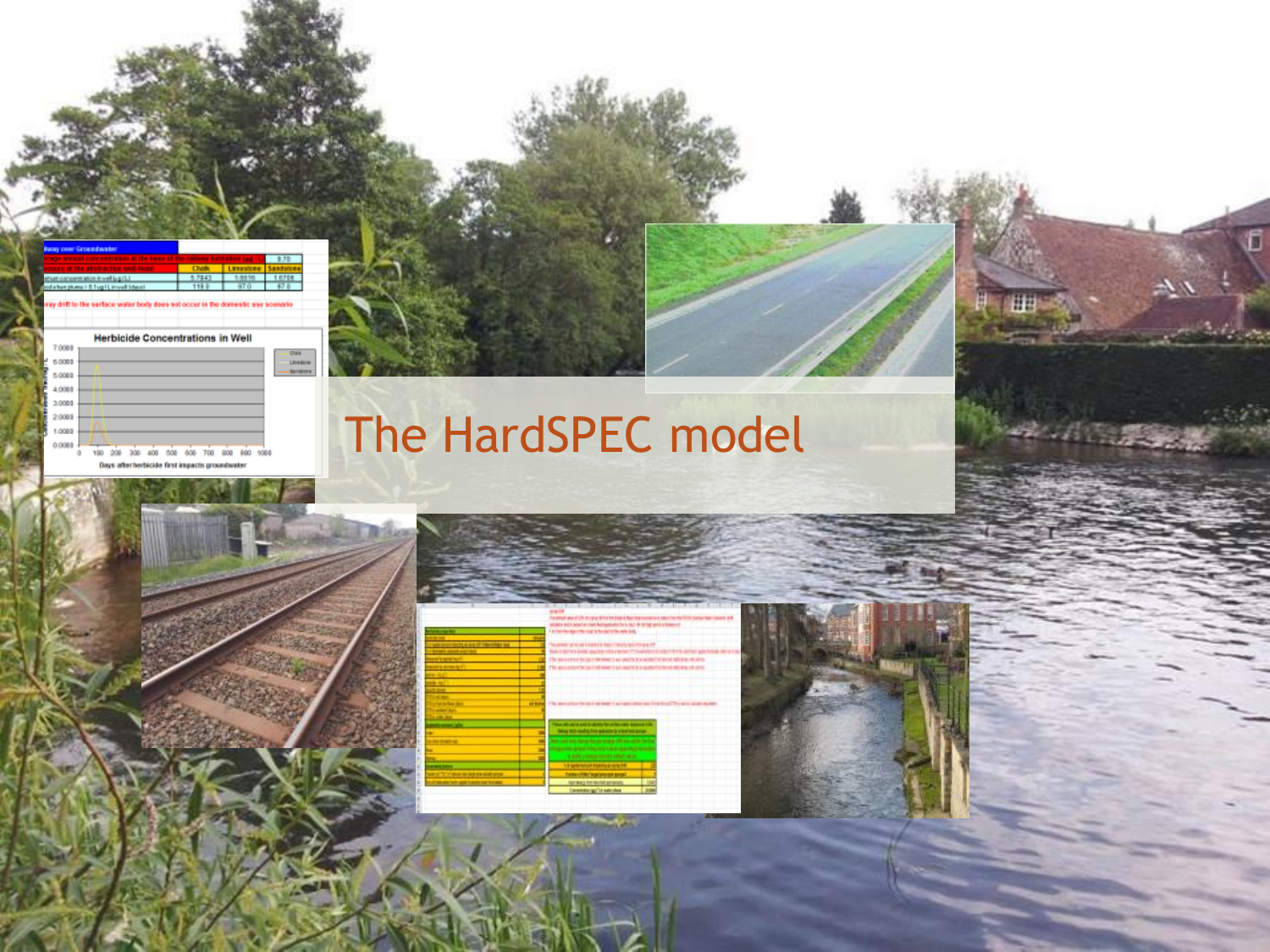# HardSPEC is….

• A first-tier model for estimating surface water and groundwater exposure resulting from herbicides applied to hard surfaces

**Ripon Gazette** 

**Continues Revivals** 

- Any man-made impermeable surface, such as concrete or asphalt and including railway ballast, that is not intended to bear vegetation
- Used by UK regulators to support environmental risk assessments for change of use, or new herbicides
	- CRD Chemicals Regulation Directorate
	- PSD Pesticide Safety Directorate
- UK specific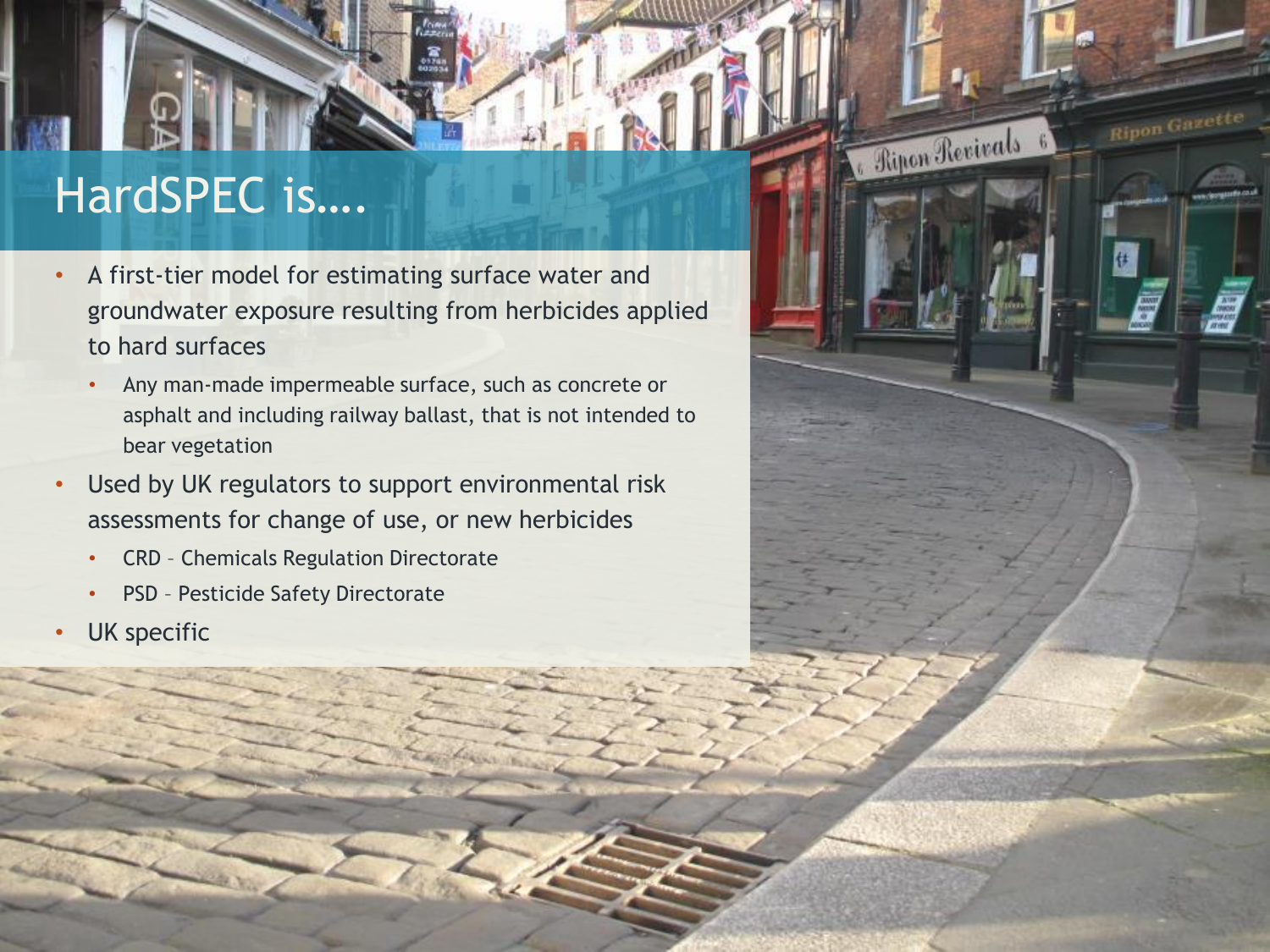# History of HardSPEC

- Disproportionate contamination of water by herbicides applied to hard surfaces
- Atrazine/diuron highly mobile
- Need for new products on 'hard surfaces' market





H

ä

- Need for more realistic scenario to represent herbicide usage on hard surfaces
- Hard Surfaces Steering Committee created comprising government, industry, researchers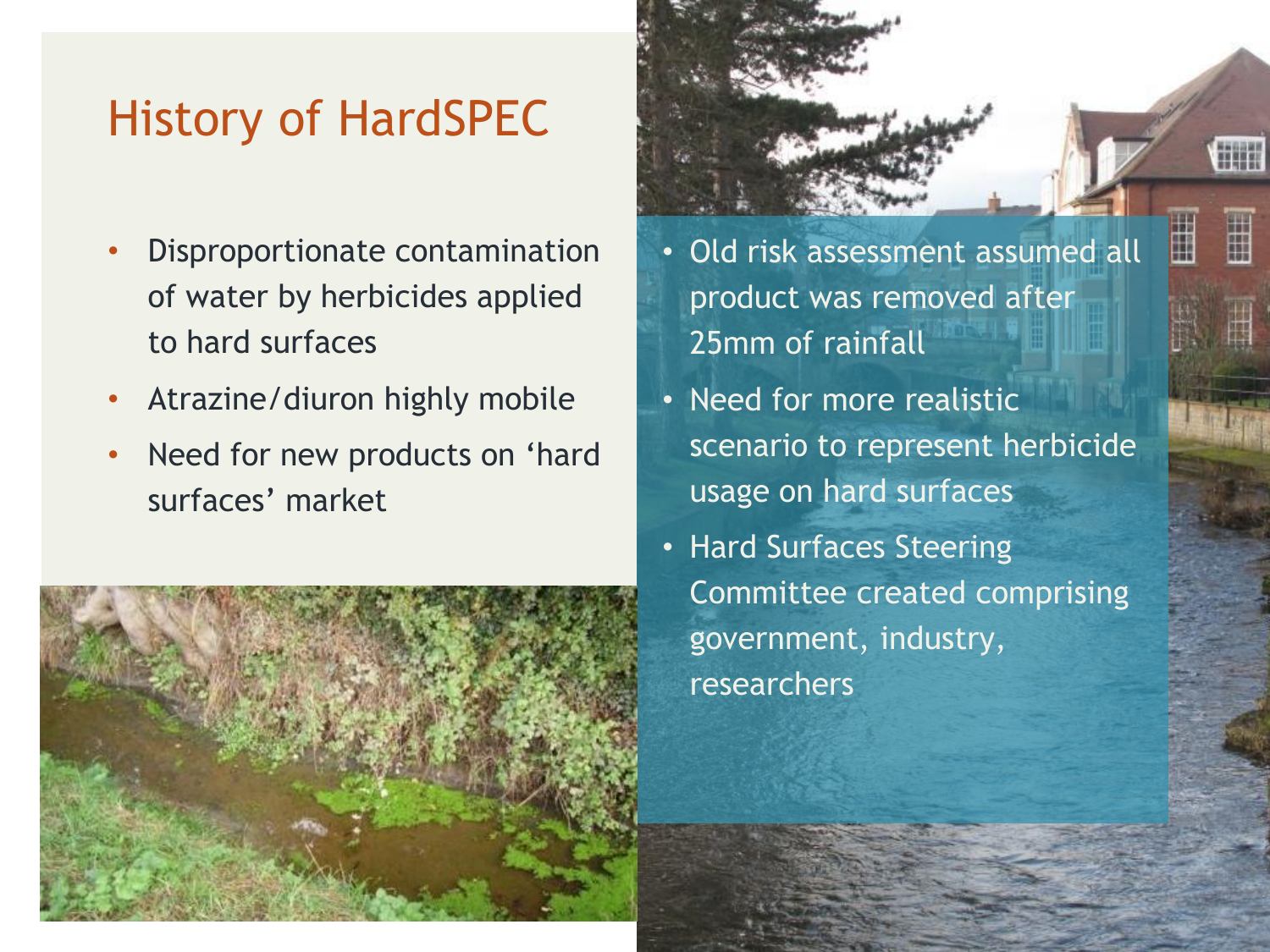

# Collaborative project

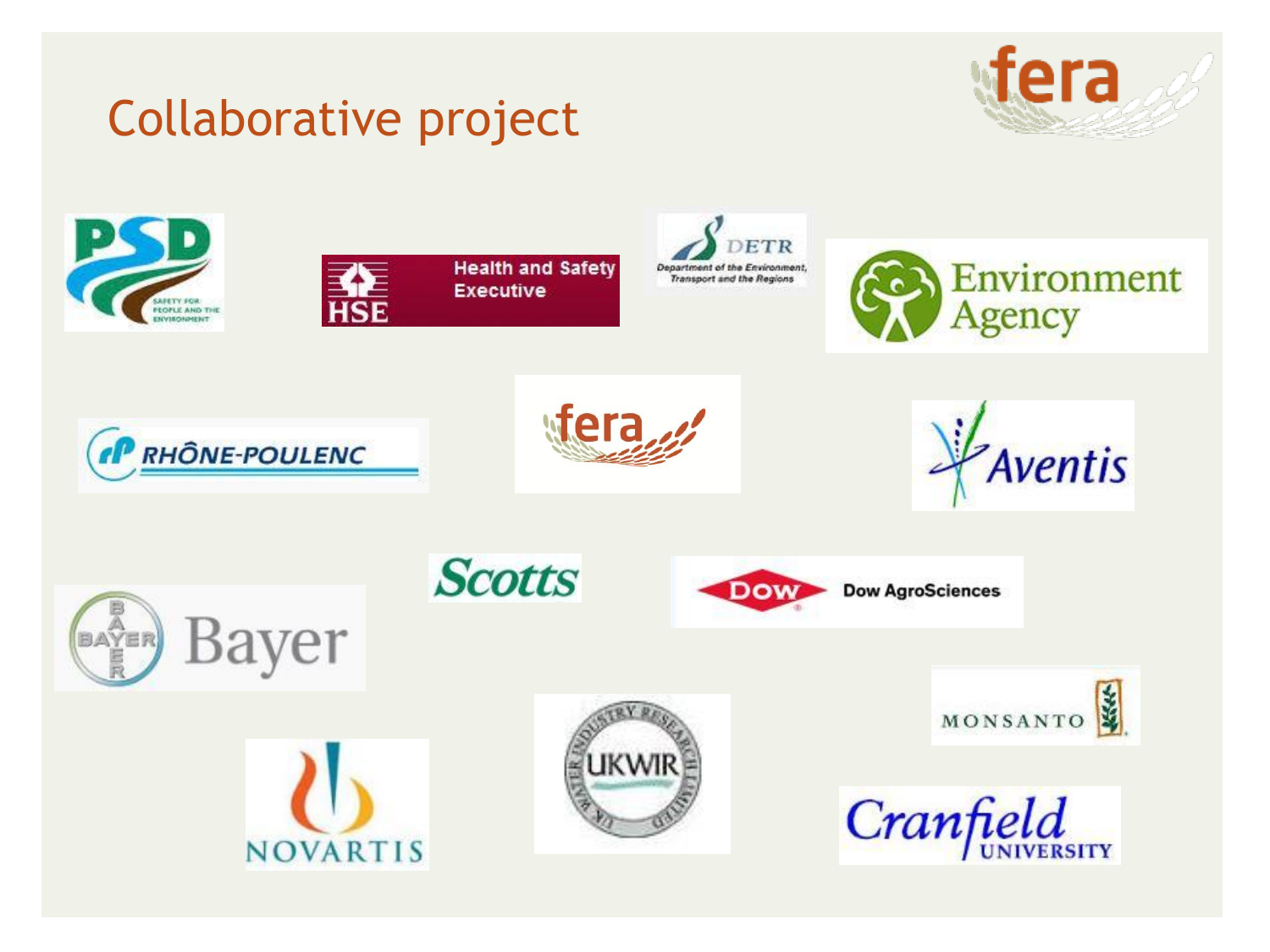# Key issues

- The primary purpose of the model is to predict herbicide concentrations in water in order to assist Regulators in assessing environmental risk of herbicides applied to hard surfaces
- CRD has a UK-wide remit
	- When developing representative scenarios, some broad assumptions would be necessary = Tier 1 model
- Four hard surface scenarios that differ by:
- Proportion of different hard surface type
- Application method or pattern of application
- Dimensions of water body
- Underlying processes describing the fate of the chemical after application are the same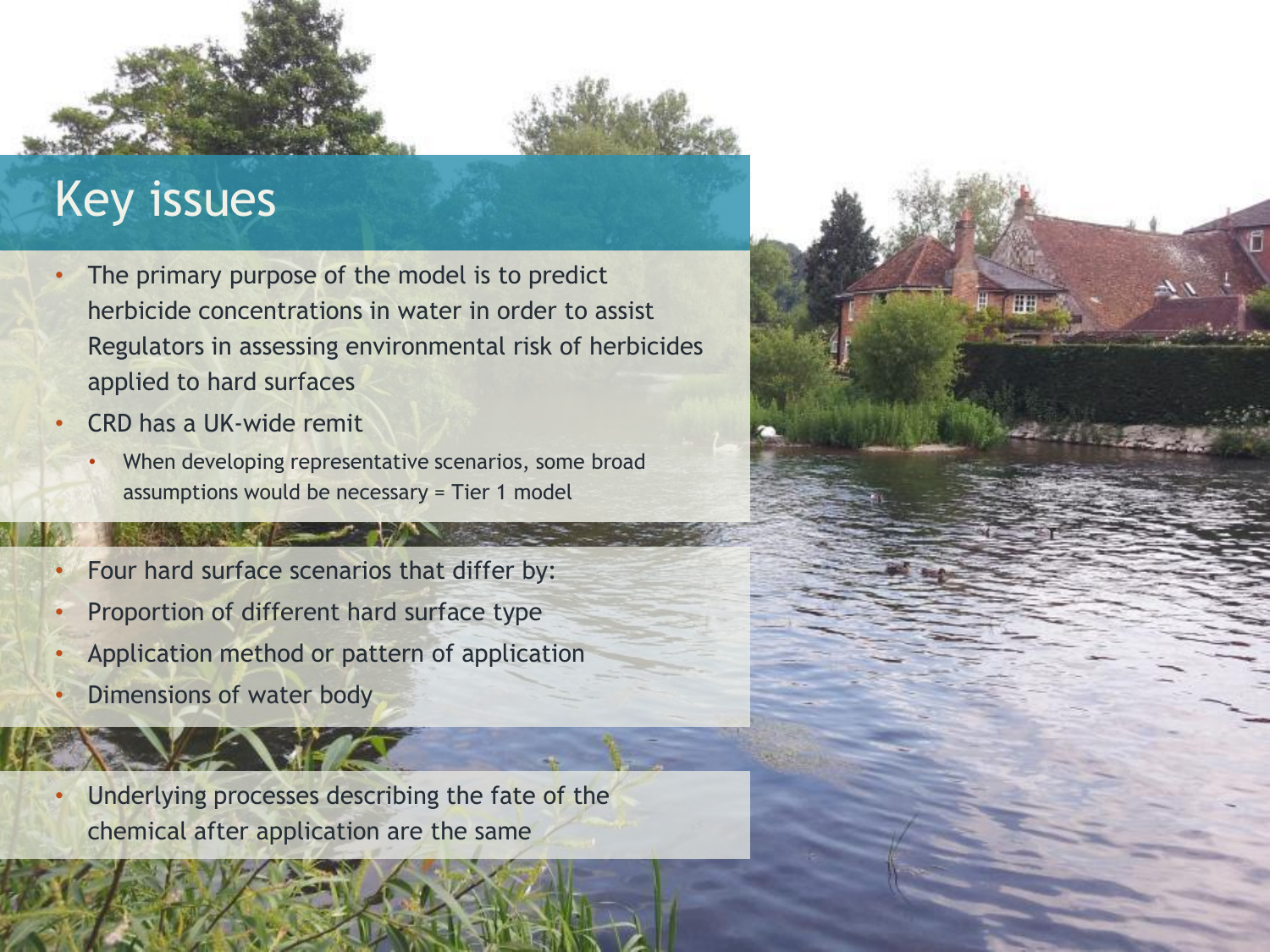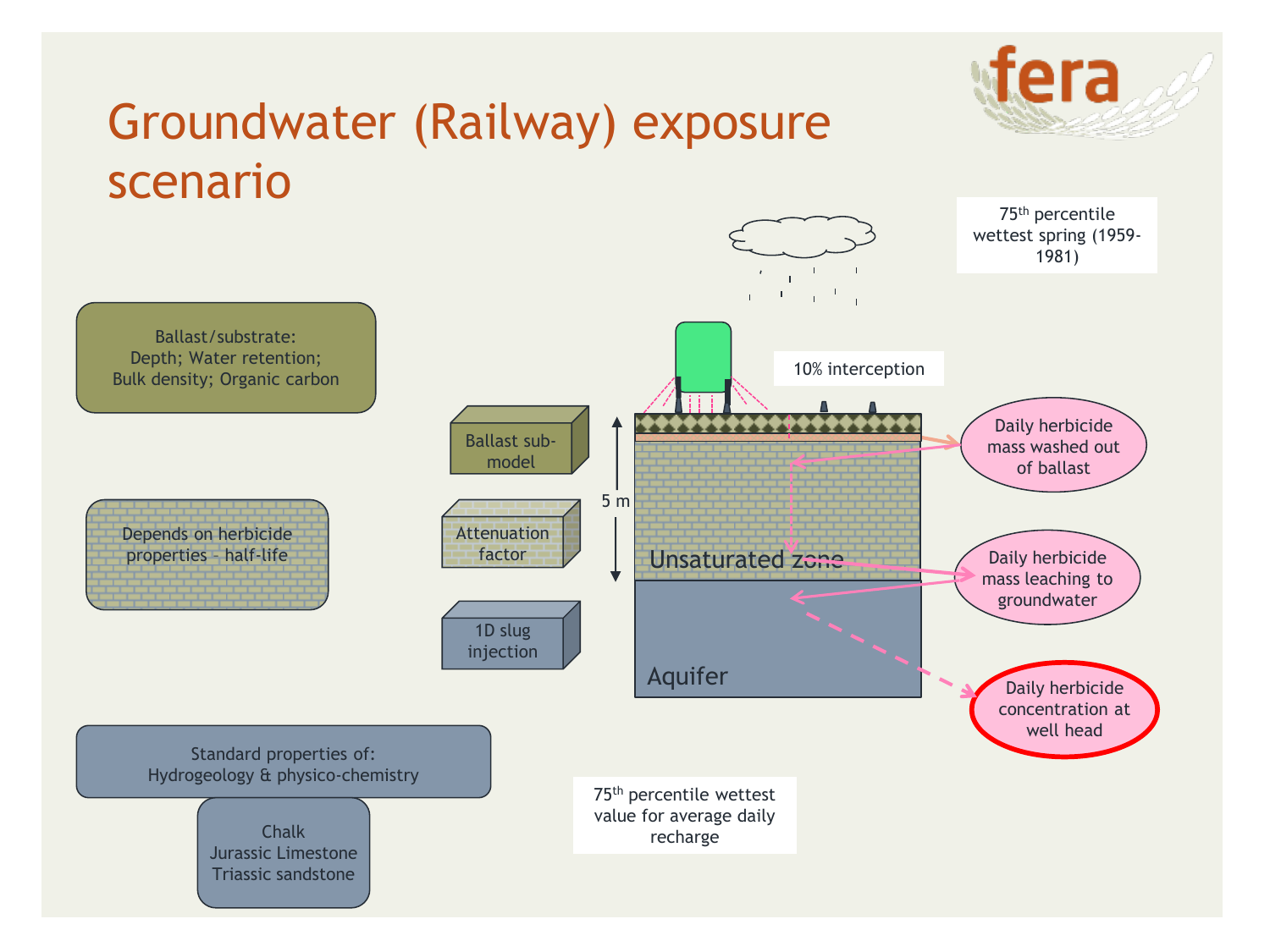#### Data were generated for:



• Ballast and substrate characteristics



• Herbicide attenuation



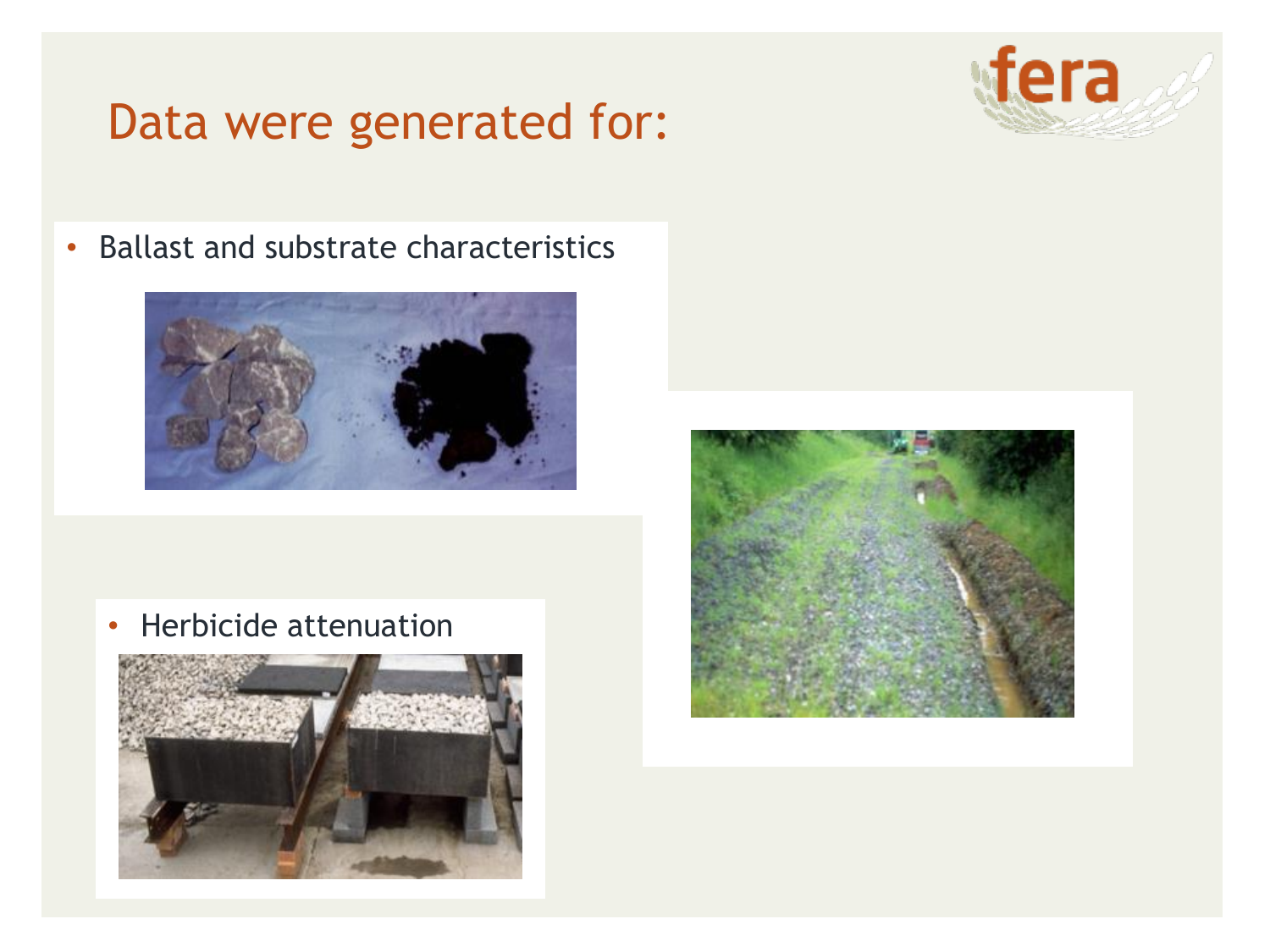### Groundwater characteristics



- Based on Environment Agency Groundwater Source Protection Zones
	- Outer Source Protection Zone (SPZ) = 400 day groundwater travel time
	- Inner Source Protection Zone (SPZ) = 50 day groundwater travel time
- Statistical analysis of EA data to give other parameters
- Data simplified to give average flow velocities and distance from contaminant source to well.





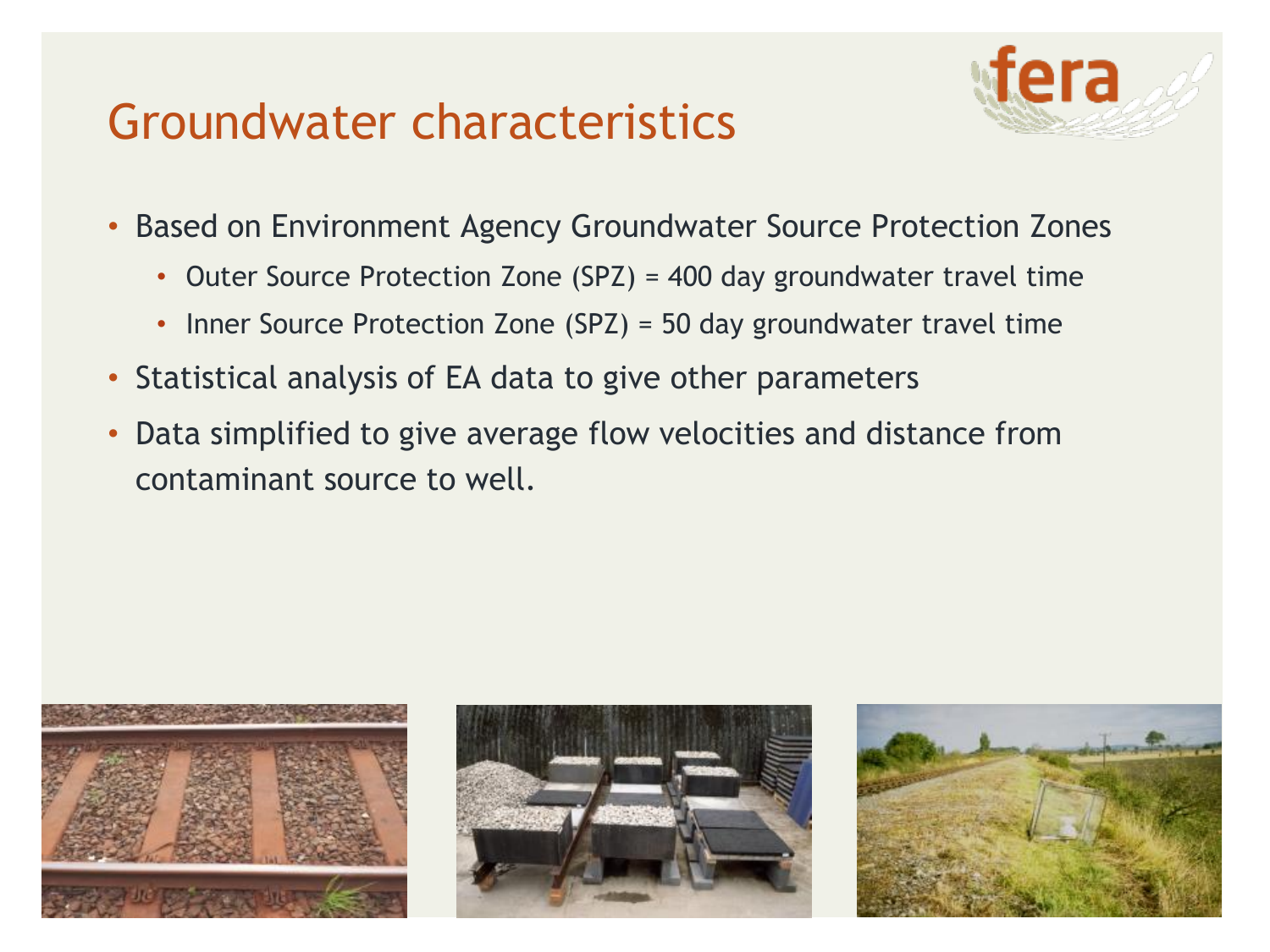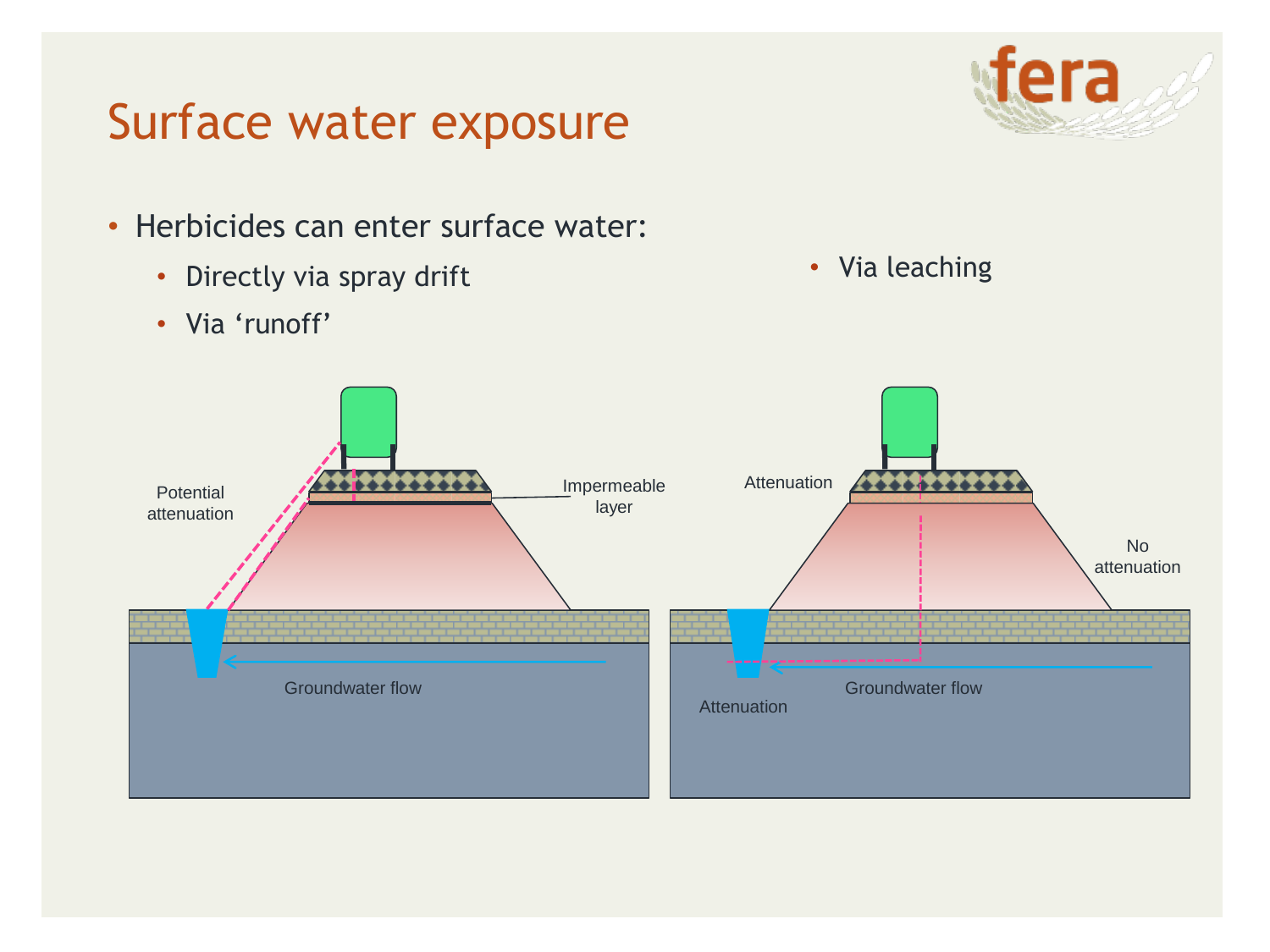## General



- HardSPEC represents reasonable worst-case conditions for UK
- Avoided use of e.g. 90%ile worse case for all parameters
- But for railway/groundwater scenario, it is 99.8<sup>th</sup> percentile worst-case for aquifer vulnerability
- Validation shows the prediction are reasonable but railway validation data are limited